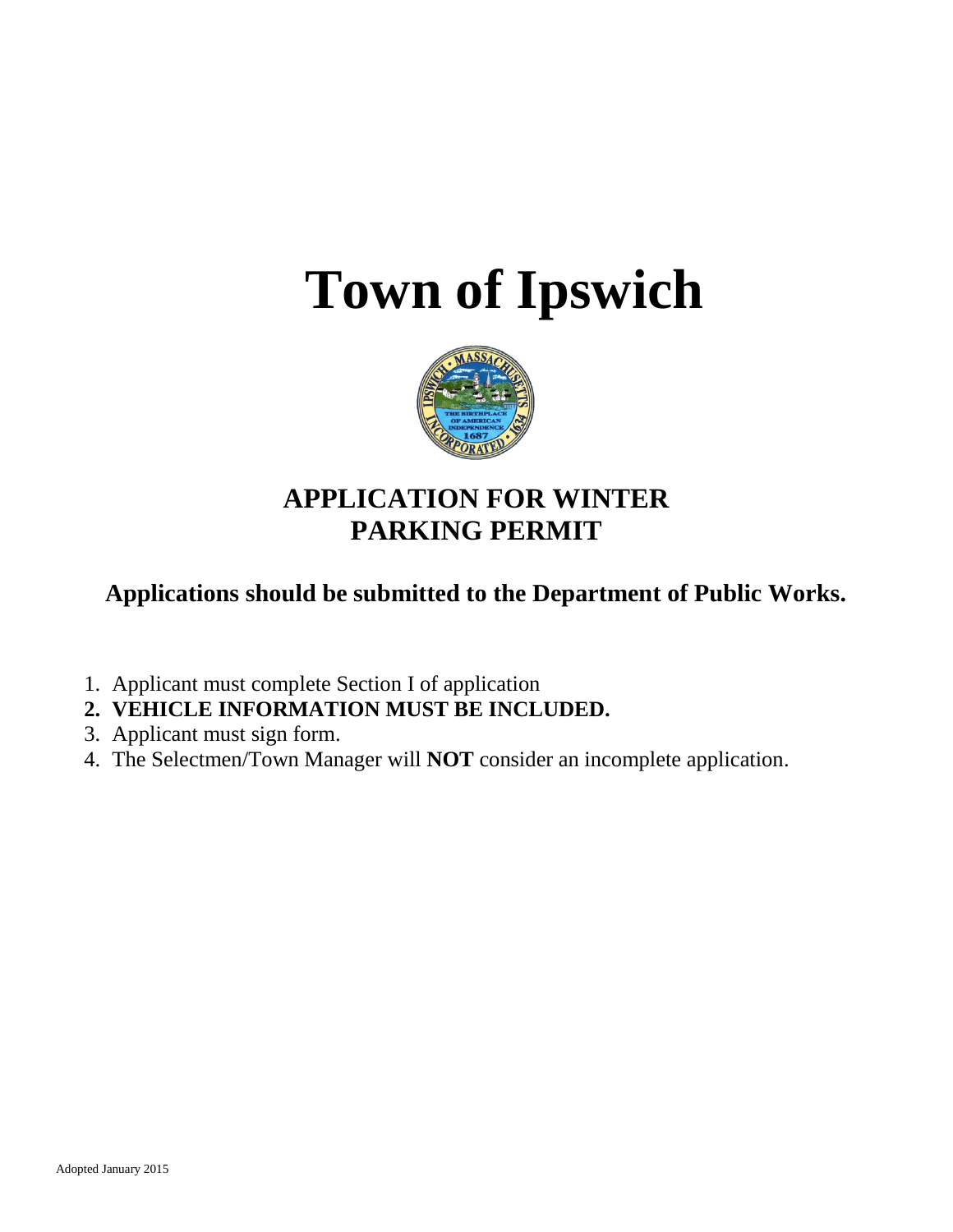### **TOWN OF IPSWICH APPLICATION FOR ANNUAL WINTER PARKING PERMIT**

*In compliance with the Town of Ipswich Parking Rules and Regulations and the Town Hall Parking Regulations, I submit the following application for consideration:*

| <b>Section I</b> (to be filled out by applicant)                 |  |  |
|------------------------------------------------------------------|--|--|
|                                                                  |  |  |
|                                                                  |  |  |
|                                                                  |  |  |
|                                                                  |  |  |
| Vehicle Info: (vehicle must be registered to an Ipswich address) |  |  |
|                                                                  |  |  |
|                                                                  |  |  |
|                                                                  |  |  |

#### **REQUIREMENTS:**

*By signing this agreement I agree to indemnify and save harmless the Town of Ipswich from any and all damages, liability, actions, suits, proceedings, claims, demands, losses, costs and expenses (including reasonable attorney's fees) that may arise out of or in connection with this permission to park on a public way or in a municipal lot. Further, by signing this form I am stating I have read and agree to comply with the requirements for parking on a public way or in a municipal lot as outlined in the Rules & Regulations and policies.*

\_\_\_\_\_\_\_\_\_\_\_\_\_\_\_\_\_\_\_\_\_\_\_\_\_\_\_\_\_\_\_\_\_\_\_\_\_\_\_\_\_\_\_\_\_\_\_\_\_\_\_\_\_\_\_\_\_\_\_\_\_\_\_\_\_\_\_\_\_\_\_\_\_\_\_\_\_\_\_\_\_\_\_\_\_\_\_\_

|                                                                                 |                                                          | Date: $\frac{1}{\sqrt{1-\frac{1}{2}}\cdot\frac{1}{2}}$ |
|---------------------------------------------------------------------------------|----------------------------------------------------------|--------------------------------------------------------|
|                                                                                 | <b>SECTION II</b> (to be filled out by Department Heads) |                                                        |
| DEPARTMENT OF PUBLIC SAFETY                                                     | Approved Disapproved                                     |                                                        |
|                                                                                 |                                                          |                                                        |
|                                                                                 |                                                          |                                                        |
| <b>DEPARTMENT OF PUBLIC WORKS</b>                                               | Approved Disapproved                                     |                                                        |
|                                                                                 |                                                          |                                                        |
|                                                                                 | Date $\qquad \qquad$                                     |                                                        |
| <b>SECTION III (to be filled out by Selectmen/Town Manager)</b>                 |                                                          |                                                        |
| This application for a winter parking permit is hereby: __Approved__Disapproved |                                                          |                                                        |
|                                                                                 |                                                          |                                                        |
|                                                                                 |                                                          |                                                        |

*Important: This application is valid for one season only. Applicant must comply with all regulations and emergency changes in parking and must update the Town of Ipswich with any changes in application information.*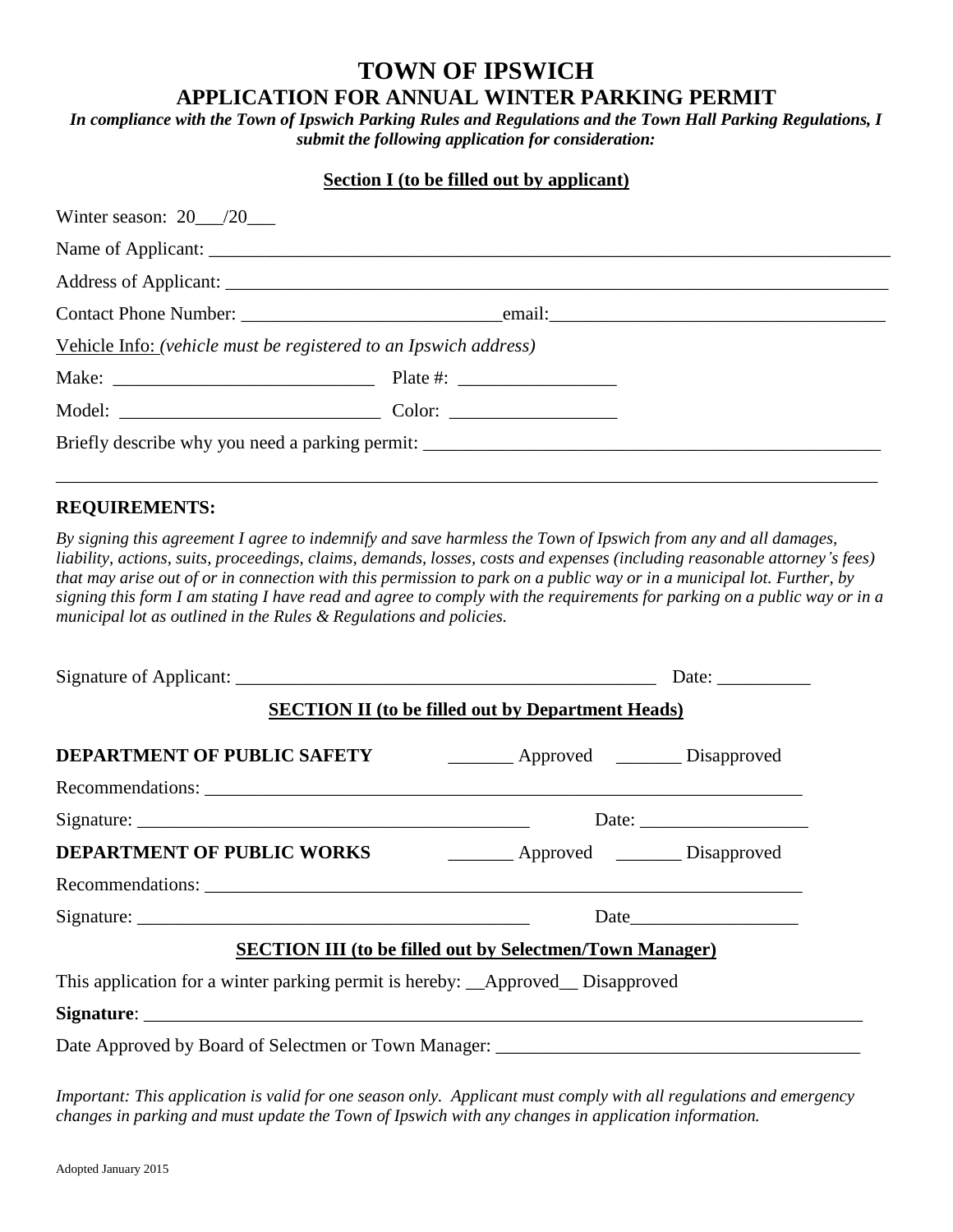## TOWN OF IPSWICH MASSACHUSETTS

## TRAFFIC RULES AND REGULATIONS

December 05, 1985 (Amended through May 2012)

**Available on the town website on the Board of Selectmen's page under policies:**

[http://www.ipswichma.gov/index.php?option=com\\_content&view=category&id=67&Itemid=407](http://www.ipswichma.gov/index.php?option=com_content&view=category&id=67&Itemid=407)